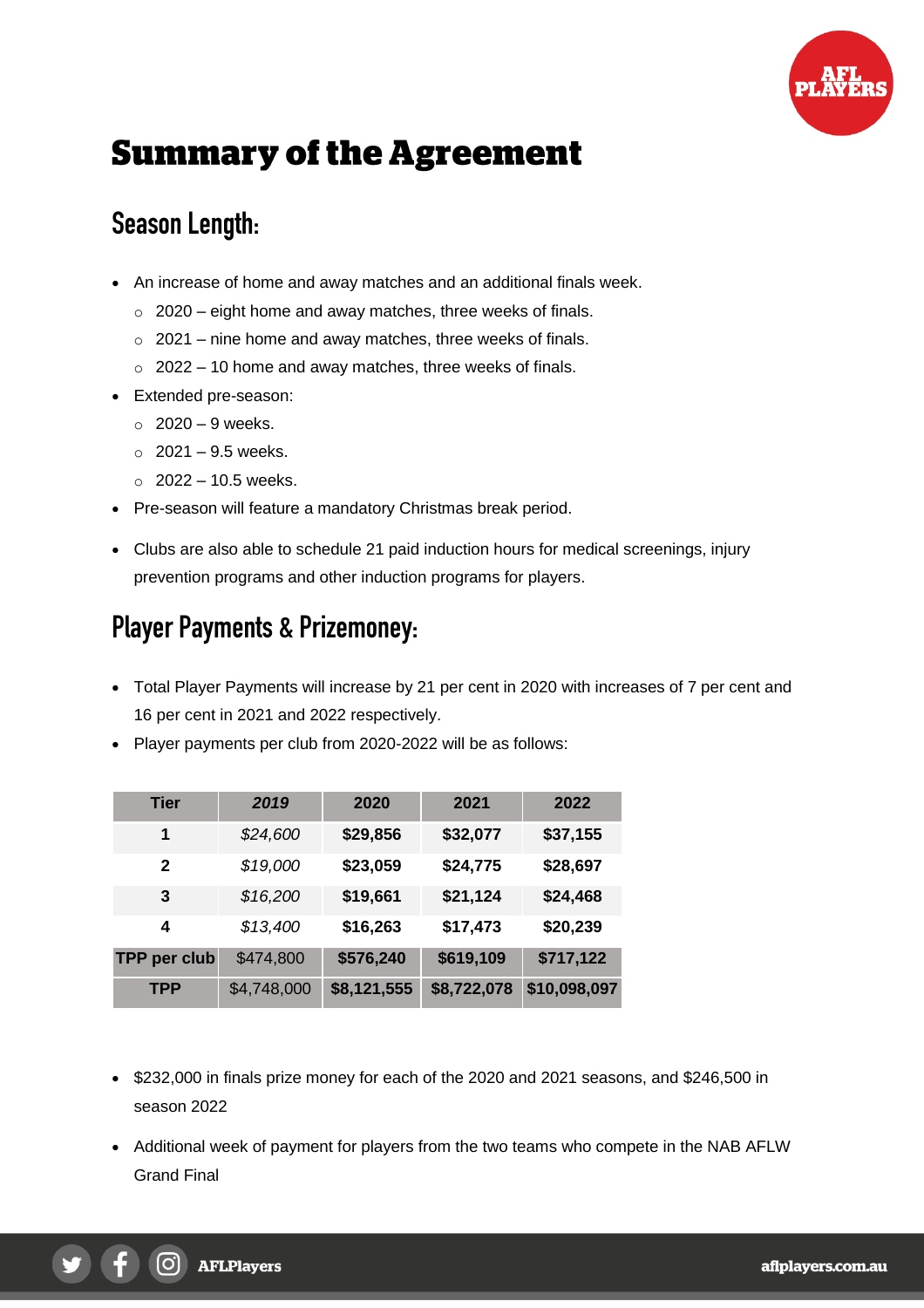

# **Player Development:**

- 65 per cent increase on 2019 player development funding from \$285,000 to \$470,000 per year
- Each club mandated to employ a Player Development Manager for AFLW
- Player development programming to include:
	- Wellbeing services
	- Financial consultations
	- Education and Training Grants

### **ASAs:**

- Minimum ASA payments per club will increase year-on-year from 2020.
	- o 2020 minimum \$25,000, maximum \$80,000.
	- o 2021 minimum \$30,000, maximum \$80,000.
	- o 2022 minimum \$50,000, maximum \$100,000.

Note: Limits exclude the two players with the highest ASAs at each club

#### **Other key items:**

- Independent AFLW Competition Review
- Advance notice of key season dates (minimum four months' notice)
- Mandated timing of the first payment by clubs to players
- The introduction of two-year standard playing contracts

# **Other Player Conditions as Agreed in 2019 CBA\*:**

#### *(\* Note: The 2020-22 CBA picks up a number of items that were agreed to for a period of four years in the 2019 CBA.)*

- Reimbursement of football and travel expenses
- Relocation allowances
- Accommodation and meal provisions around training
- Formalised consultation with AFLPA on behalf of players on fixtures, rules and tribunal